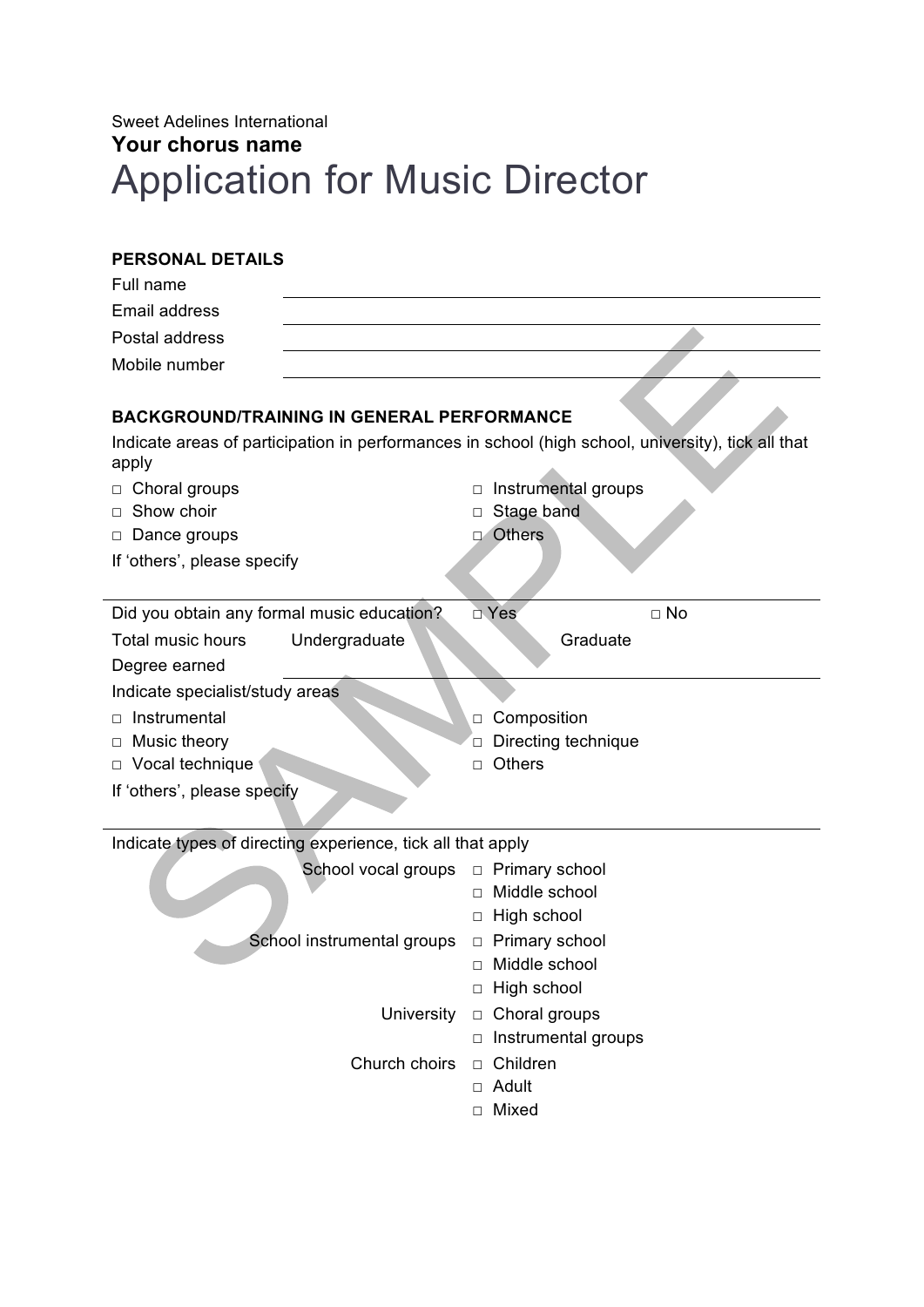## **BACKGROUND/TRAINING IN BARBERSHOP HARMONY**

| Indicate present or past membership in                                                 |                           |           |  |
|----------------------------------------------------------------------------------------|---------------------------|-----------|--|
| <b>Sweet Adelines</b><br>International                                                 | Other                     |           |  |
| Indicate areas of participation in the art form, tick all that apply                   |                           |           |  |
| Chorus member                                                                          | <b>Director</b><br>П      |           |  |
| Section leader<br>П                                                                    | Quartet member<br>п       |           |  |
| Choreographer                                                                          | <b>Assistant Director</b> |           |  |
|                                                                                        | <b>Others</b><br>п        |           |  |
| If 'others', please specify                                                            |                           |           |  |
|                                                                                        |                           |           |  |
| Indicate other types of experience in the art form, tick all that apply                |                           |           |  |
| Coaching<br>□                                                                          | Arranging<br>П.           |           |  |
| Teaching<br>$\Box$                                                                     | <b>Others</b><br>П        |           |  |
| If 'others', please specify                                                            |                           |           |  |
|                                                                                        |                           |           |  |
| Indicate training received in the art form                                             |                           |           |  |
| Sweet Adelines International (list attendance<br>at regional and international events) |                           |           |  |
| Directors Certification Program (list highest<br>levels attained)                      |                           |           |  |
|                                                                                        |                           |           |  |
| Other                                                                                  |                           |           |  |
|                                                                                        |                           |           |  |
| <b>AVAILABILITY</b>                                                                    |                           |           |  |
|                                                                                        |                           |           |  |
| Occupation<br>Employer                                                                 |                           |           |  |
| Do you work evenings?                                                                  | $\Box$ Yes                | $\Box$ No |  |
| Do you work weekends?                                                                  | $\Box$ Yes                | $\Box$ No |  |
|                                                                                        |                           |           |  |
| Would your work schedule permit you to<br>attend weekly chorus rehearsals?             | $\Box$ Yes                | $\Box$ No |  |
| If not, please explain                                                                 |                           |           |  |
| Would you be available to direct the chorus<br>for                                     |                           |           |  |
| Daytime performances?                                                                  | $\Box$ Yes                | $\Box$ No |  |
| Weekend performances?                                                                  | $\Box$ Yes                | $\Box$ No |  |
| If not, please explain                                                                 |                           |           |  |
| Indicate when you would be available to attend educational events                      |                           |           |  |
| $\Box$ Weekends<br>$\Box$ Weekdays                                                     | $\Box$ Evenings           | □ Summer  |  |